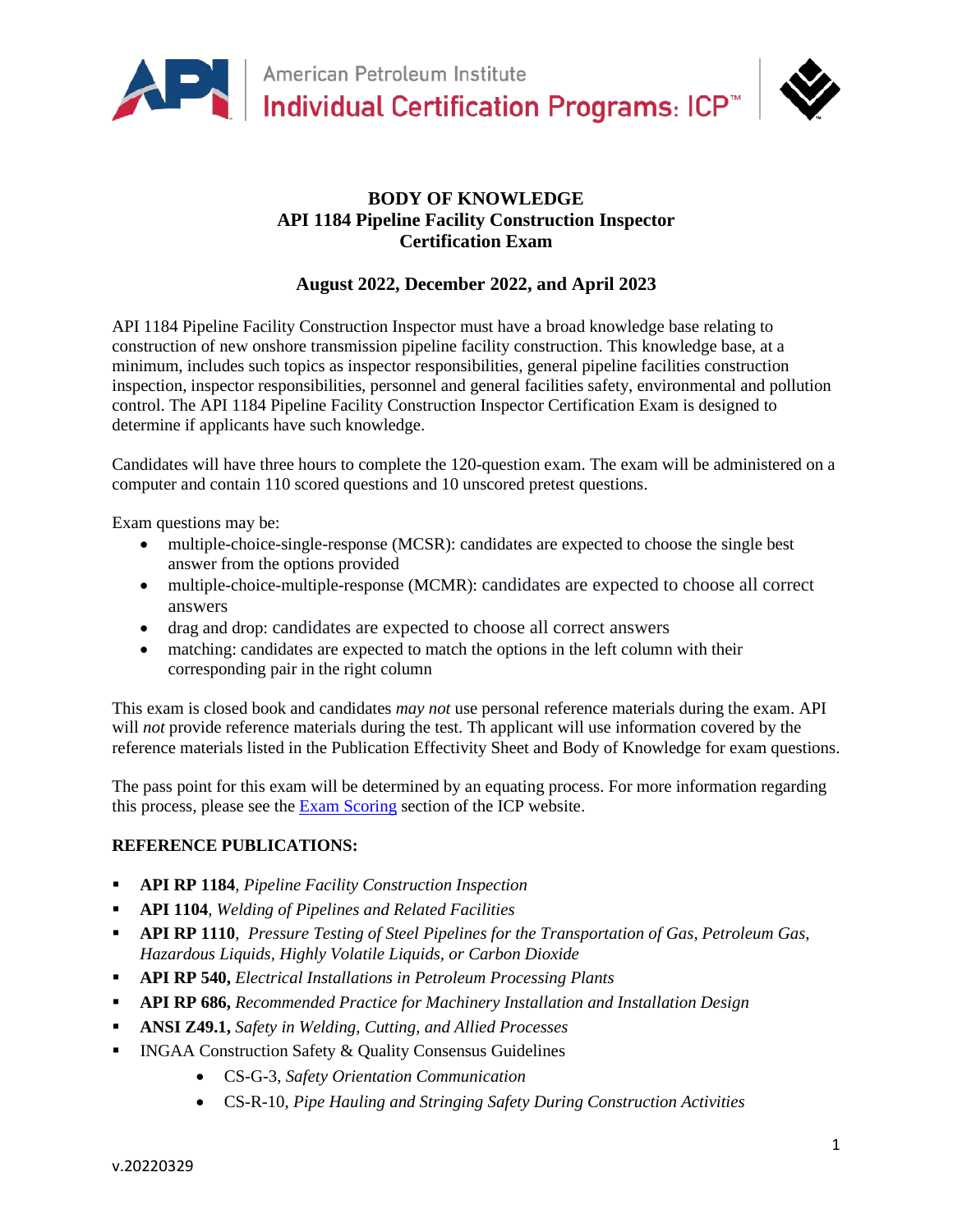

• CS-S-12, *Trenching and Excavation Safety*

**Note:** Refer to the Publications Effectivity Sheet on the ICP website [\(www.api.org/ICP\)](http://www.api.org/ICP) for a list of specific editions, addenda, and supplements of the reference publications that are effective for your exam date.

## **EXAM CONTENT BASED ON SPECIFIC AREAS OF KNOWLEDGE AND PROFICIENCIES**

The inspector should know about general inspection responsibilities, requirements, and expectations for pipeline facilities construction to carry out their duties effectively. API 1184 inspectors are not intended to be Subject Matter Experts in any one inspection responsibility,

The following lists general inspection test topics that an applicant should be familiar with and expect to be tested on during the API 1184 Pipeline Facility Construction Inspector exam:

Pipeline Facilities Construction Inspection/Management

The Inspector must be knowledgeable of the below concepts. The Inspector will be required to recognize the importance of safety, project procedures, specifications, and be able to identify deficiencies and rectify as appropriate. Identifying Operator Qualifications for appropriateness, validity, as well as tradespecific certifications are required.

- Quality assurance (records, measurement, documentation)
	- The inspector shall have a deep knowledge of bid drawings and applied specifications to review bid packages and make recommendations. The inspector shall have a basic understanding of all sub-trades to achieve craft quality. The inspector shall ensure all documents, such as weld maps, drawing as-builts, hydrotest reports, equipment certifications, mil sheets, are collected and stored in the job file.
- Safety (basic site safety, roles, responsibilities, etc.)
	- The inspector shall work with local safety personnel to ensure job site safety concerns and all contract workers are site-specific trained. The inspector provides all contract personnel dons proper safety equipment as the task requires. The inspector must attend job site assessment (JSA) before commencing work. The inspector must ensure that all one calls, complete work, and hot work permit documents before execution.
- Environmental protection (permits, documentation, plans, etc.)
	- The inspector shall read and understand environmental limitations set by job site jurisdictional permits. The inspector shall ensure the installation of all erosion control, such as silt fence for stormwater runoff.
- Training and Qualifications
	- The inspector shall ensure all contractors' have proper certifications for operating equipment, provide equipment calibrations, and understand the application of operator qualifications.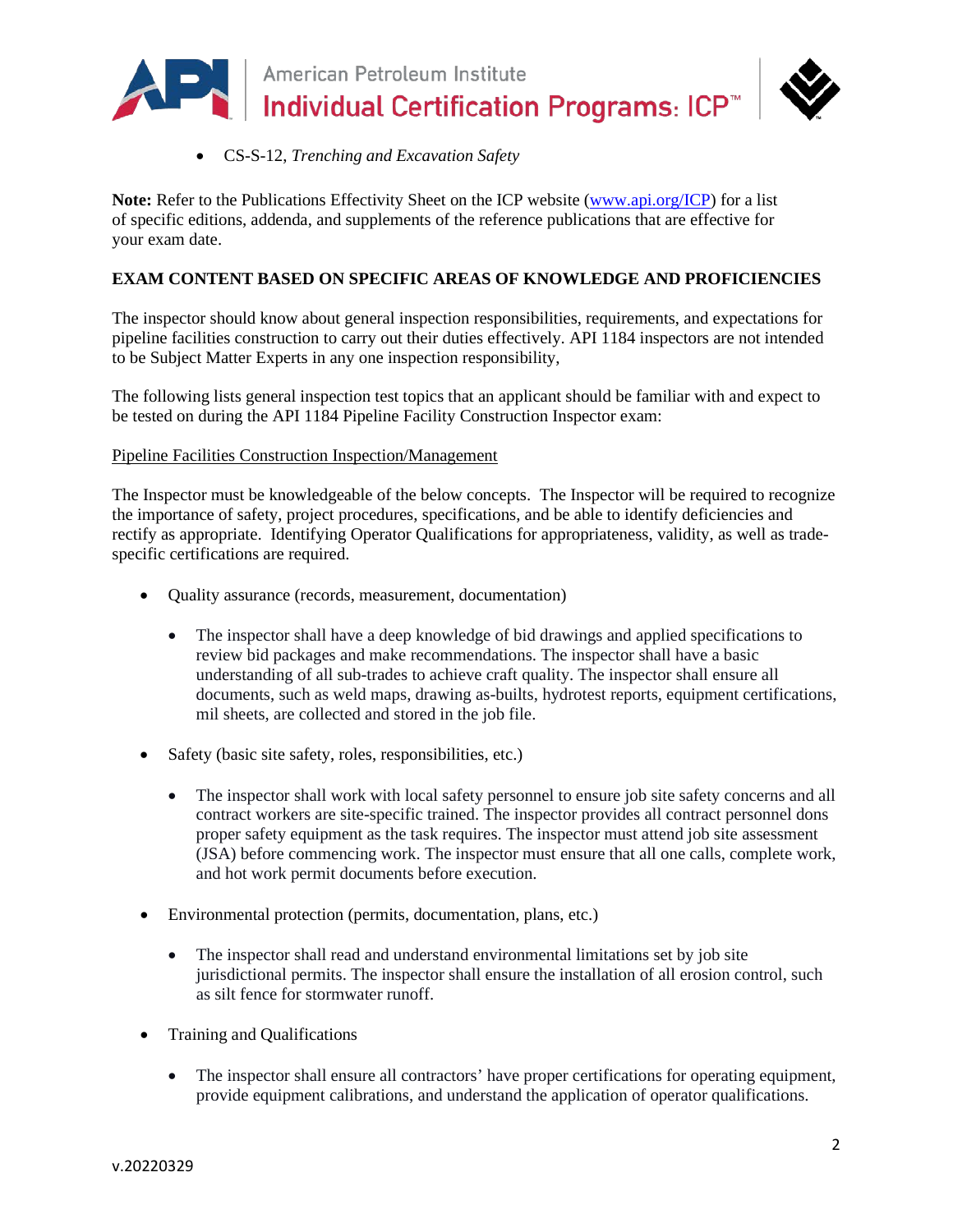



### Activities Prior to Construction

The inspector will be knowledgeable about the activities below and will work with affected trades to ensure the project gets off to a successful start. The inspector must have the ability to communicate with all project personnel effectively and monitor the job site schedule and coordinate trades, so they work cohesively together.

- Surveying
	- Site limits, property boundaries, elevation
	- Crossing locations and buried infrastructure (underground pipe, buried electrical, foundation, etc.)
- Site work
	- Clearing and grading
	- Excavation, trenching, and backfilling
	- Soil (removal, replacement, compaction, fill material, etc.)
	- Blasting plans
- Materials handling and receiving
	- Documentation (vendor data, mill/material certifications etc.)
	- Loading, transporting, unloading, storing/stockpiling
	- Defects, damages, and quarantine

### Construction and Installation

The inspector ensures that the below activities are performed to project specifications and code requirements. Deficiencies identified during inspection must be escalated to appropriate personnel, and ensure execution of remediation, and is properly performed, and documented.

- Foundations and reinforced concrete
	- Installation (rebar, mix design, form placement, sampling/testing etc.)
	- Post-installation inspection (form removal, holidays/repairs, etc.)
- Structural steel
	- General Code requirements
	- Protection (padding, coating, etc.)
	- Equipment (cranes, trolleys, hoists, etc.)
	- Installation (mounting procedure, field modifications, etc.)
- Vendor/pre-packaged equipment
	- Lifting, lift plans, transportation, and storage